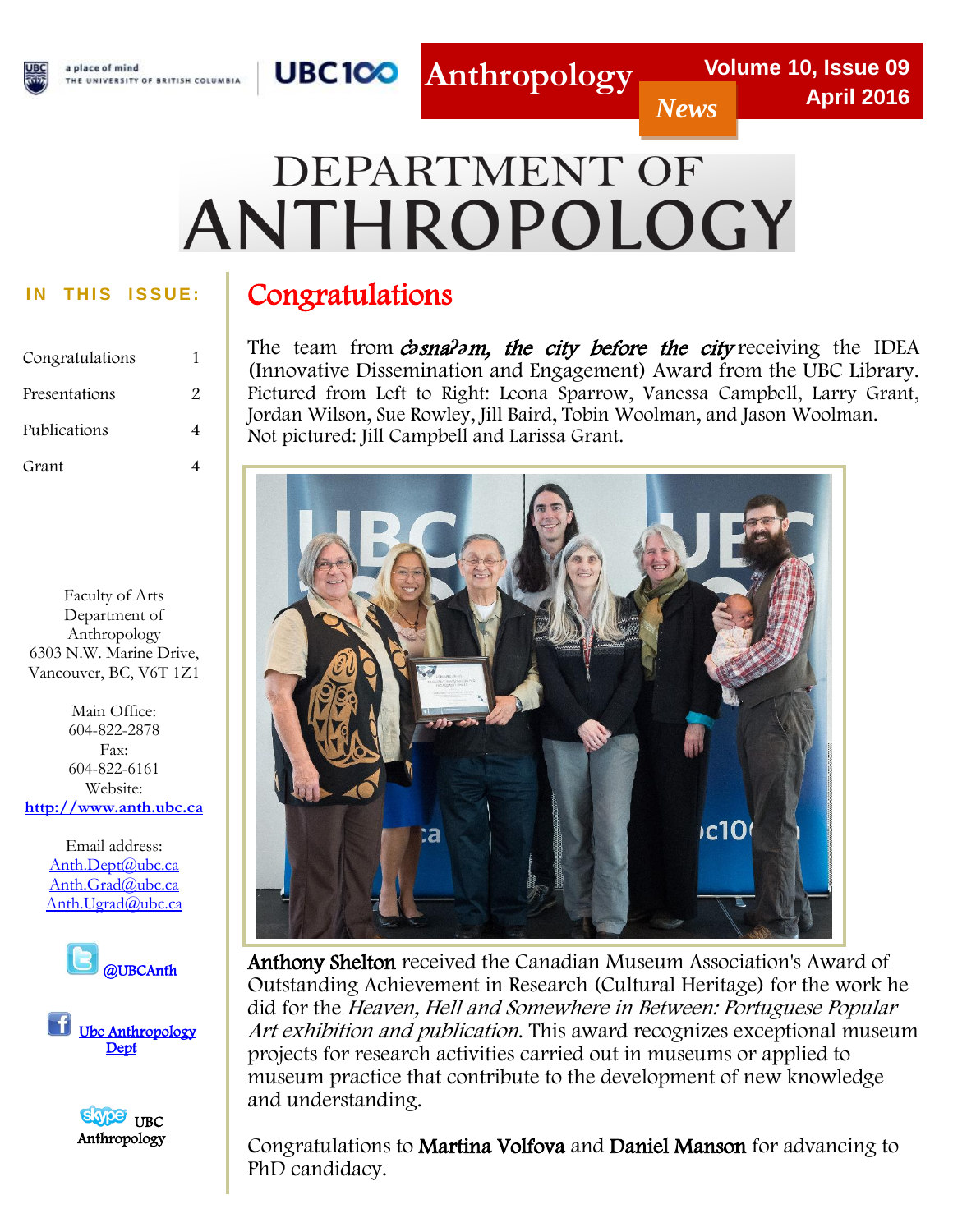## Presentations

#### Millie Creighton

2016 "Faultlines as Intersections: Tensions Surrounding the Responses of Communities, Local Governments, and the National Government to Japan's 2011 Triple Disasters" at the Society for Applied Anthropology (SFAA) annual meetings, held in Vancouver, BC, Canada, on Thursday, March 31.

#### Millie Creighton

2016 Millie was the commentator/discussant for the panel: "Department Stores in Modern East Asia: A Nexus of Cultural and Class Identity Transformation During the Early Twentieth Century" at the Association for Asian Studies (AAS) annual meetings, held in Seattle, Washington, USA on Saturday, April 2.

#### Sarah G. Fessenden

2016 "Food is a right, not a privilege": Food-Rights in Vancouver from the Perspective of an Anarchist-Inspired Organization. Paper presented at the Annual Meeting fort the Society for Applied Anthropology. Vancouver, BC. April 2.

#### Oralia Gómez-Ramírez

2016 "Vestidas, Jotas, and Trans Women: Cosmopolitanism and Class-based Tensions among Trans Activists and Sex Workers in Mexico City." Paper presented at the Moving Trans History Forward 2016 Conference, Transgender Archives, University of Victoria, Victoria, British Columbia, Canada, March 18.

#### Oralia Gómez-Ramírez

2016 "Intersections in Mexico City's Gender- and Sexuality-based Activisms: Looking at the Omissions and Strategic Erasures of HIV/AIDS, Sexual Labour, and Trans Healthcare." Paper presented at the 76th Annual Meeting of the Society for Applied Anthropology (SfAA), Vancouver, British Columbia, Canada, March 30.

#### Michelle L. Hak Hepburn

2016 "(There are No) Bears on Bloor Street: How living in untamed spaces shapes Northern Ontario perceptions of black bears." Paper presented at the Annual Meeting of the Society for Applied Anthropology, Vancouver, March 30.

#### Vinay Kamat

2016 "Powering the nation: Gas development, dispossession and social transformation in Tanzania" at the 76th Society for Applied Anthropology Annual Meeting in Vancouver, on March 30.

#### Vinay Kamat

2016 "And what will our children eat?" Dispossession and food security concerns among Muslim Makonde men on the Swahili Coast, Tanzania, at the conference-workshop on "Muslim Men: On Love, Nurturance, Care, and Fulfillment." Yale University, April 15-April 18, 2016

#### Jennifer Kramer

2016 Panelist After the Inventories "Museums Becoming Stewards" Indian Arts Research Center Speaker Series, School for Advanced Research, Santa Fe, April 21.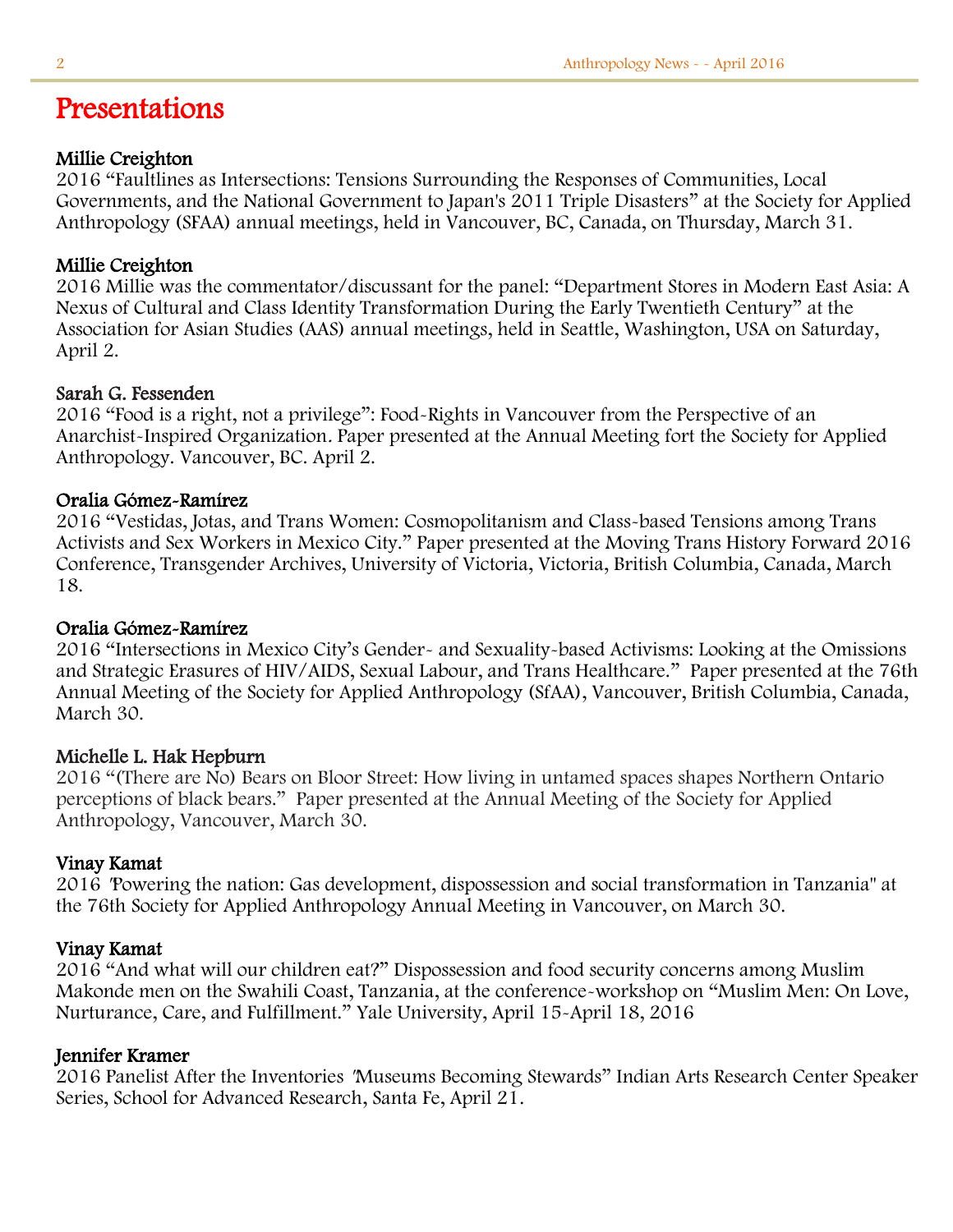#### Jennifer Kramer

2016 Keynote Speaker "Indigenous Cultural Belongings in the Museum and the Work of Figurative Repatriation New Encounters: Communities, Collections, and Museums" Conference, Canberra, Australia, March 17.

#### Jennifer Kramer

2016 Presenter "Blowing the Whistles: Imagining Kimsquit through Nuxalk and Heiltsuk Collections at the Smithsonian's National Museum of the American Indian" Society for Applied Anthropology Conference, Vancouver, BC, March 30.

#### Bryn Letham, Andrew Martindale, Kenneth M Ames

2016. An Archaeological Survey of Mid-Holocene Paleaoshorelines around Prince Rupert Harbour, British Columbia. Canadian Archaeological Association 49th Annual Meeting, Whitehorse.

Andrew Martindale, Bryn Letham, Kenneth M. Ames, Kevan Edinborough, Sarah Wilson 2016. Midden Accumulation Rates in Prince Rupert Harbour: New Applications for Percussion Coring. Terraforming and Monumentality in Hunter-Gatherer-Fisher Landscapes (Chairs: Colin Grier and Margo Schwadron). Society for American Archaeology Annual Meeting, Orlando.

Kenneth M. Ames, Kisha Supernant, Andrew Martindale, Susan Marsden, Bryn Letham, Corey Cookson 2016. A Hunter-Gatherer-Fisher Urban Landscape in Prince Harbour, British, Columbia? Terraforming and Monumentality in Hunter-Gatherer-Fisher Landscapes (Chairs: Colin Grier and Margo Schwadron). Society for American Archaeology Annual Meeting, Orlando.

Andrew Martindale, Mark Guerin, Patricia Ormerod, Jacob Jones, Leona Sparrow 2016. Uncovering the Collected and Archived Power of Archaeology. Society for Applied Anthropology 76th Annual Meeting, Vancouver.

Jillian Harris, Alex Maas, Kirsti Bowie, Steve Daniel, Andrew Martindale 2016. Finding the Missing: Combining Indigenous Knowledge, Archival Research, and Archaeology at the Kuper Island Indian Residential School. Society for Applied Anthropology 76<sup>th</sup> Annual Meeting, Vancouver.

#### Heather Robertson

2016 Patterns of sex-based shape in the human hipbone among non-metric traits categorized on a 5 point scale. Poster presented at the 2016 American Association of Physical Anthropologists annual meeting, Atlanta, Georgia, April 14.

#### Mark Turin

2016. 'Beyond Digital Return' Paper presented at the 76th Annual Meeting of the Society for Applied Anthropology (SfAA), Vancouver, British Columbia, Canada, March 30 in panel entitled 'Curating Indigenous Knowledge: Examining Technologies and Methodologies for Indigenous-Centered CRM', 1 April 2016.

#### Mark Turin

2016. 'Indigenous Languages: Collaboration & Resurgence' Jane Harrison Memorial Lecture, Newnham College, University of Cambridge, 22 April.